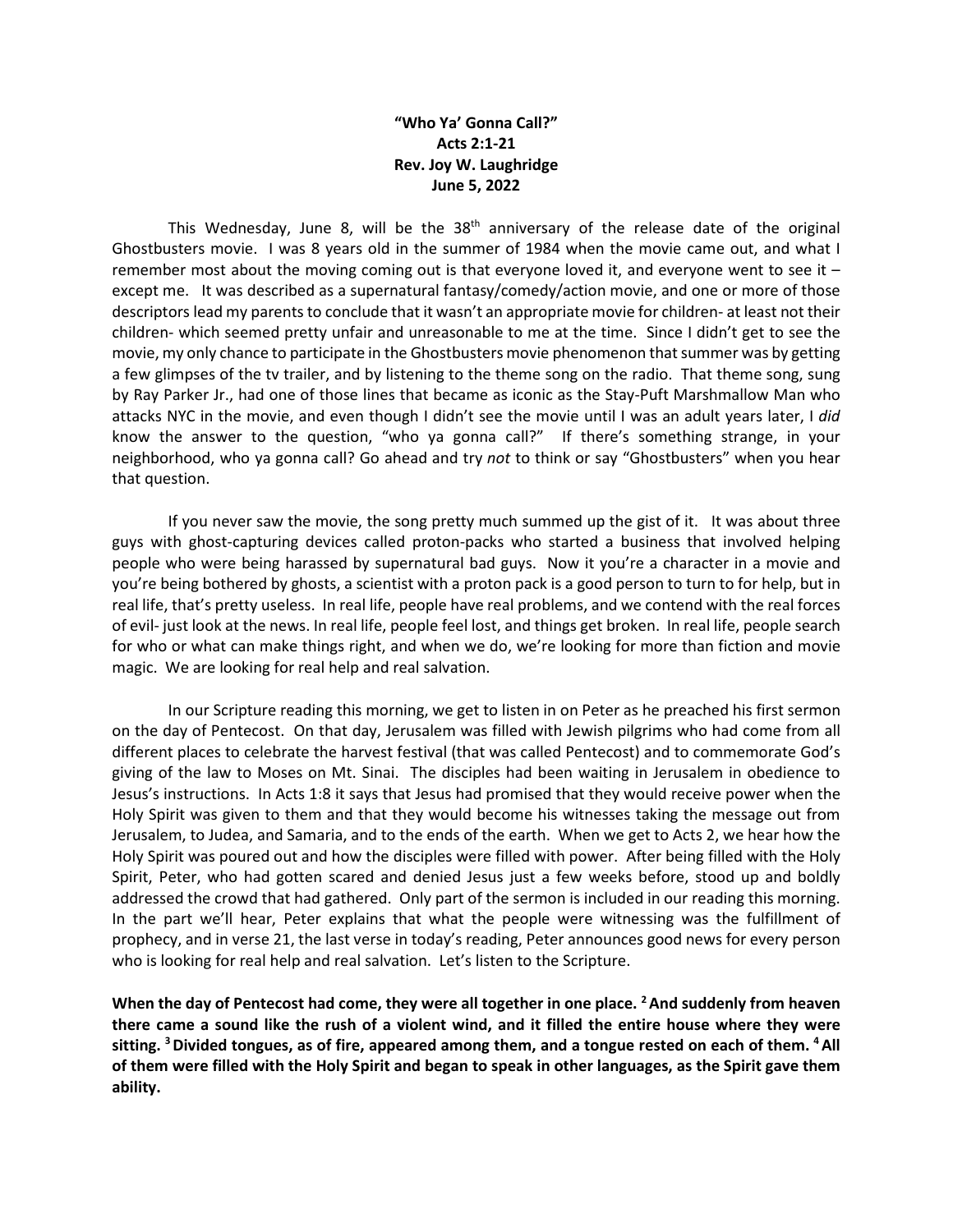**5Now there were devout Jews from every nation under heaven living in Jerusalem. 6And at this sound the crowd gathered and was bewildered, because each one heard them speaking in the native language of each. 7Amazed and astonished, they asked, 'Are not all these who are speaking Galileans? 8And how is it that we hear, each of us, in our own native language? <sup>9</sup> Parthians, Medes, Elamites, and residents of Mesopotamia, Judea and Cappadocia, Pontus and Asia, <sup>10</sup> Phrygia and Pamphylia, Egypt and the parts of Libya belonging to Cyrene, and visitors from Rome, both Jews and proselytes, <sup>11</sup> Cretans and Arabs in our own languages we hear them speaking about God's deeds of power.' 12All were amazed and perplexed, saying to one another, 'What does this mean?' 13But others sneered and said, 'They are filled with new wine.'**

**14But Peter, standing with the eleven, raised his voice and addressed them: 'Men of Judea and all who live in Jerusalem, let this be known to you, and listen to what I say. <sup>15</sup> Indeed, these are not drunk, as you suppose, for it is only nine o'clock in the morning. 16No, this is what was spoken through the prophet Joel:**

**<sup>17</sup> "In the last days it will be, God declares, that I will pour out my Spirit upon all flesh, and your sons and your daughters shall prophesy, and your young men shall see visions, and your old men shall dream dreams. <sup>18</sup> Even upon my slaves, both men and women, in those days I will pour out my Spirit; and they shall prophesy. 19And I will show portents in the heaven above and signs on the earth below, blood, and fire, and smoky mist. <sup>20</sup> The sun shall be turned to darkness and the moon to blood, before the coming of the Lord's great and glorious day.**

**<sup>21</sup> Then everyone who calls on the name of the Lord shall be saved."**

Peter was preaching that day to a crowd of people who knew that they needed a Savior and they were looking and waiting for that Savior. They were faithful Jews who believed that God was going to give them a King from the line of David, who would save them from their enemies and restore them, but they didn't know who he was. On Pentecost, Peter, filled with the Holy Spirit, stood up and preached to the crowds telling them, if you are looking for your salvation (not just political but spiritual), Jesus Christ is the Savior that God has given. If you want to know who to call, it's him. Everyone who calls on the name of the Lord shall be saved, he told them.

In our world today we can find crowds of people – in cities and in small towns; in malls and in markets; in public buildings and elsewhere- and in those crowds are people who are hurting, and searching. They are looking for help and a rescue, but if you were to ask them who are you going to call, they don't know for sure, or maybe they have an answer but they aren't confident that they are calling on the right person or leaning on the right thing. In times of darkness and desperation, in times when life doesn't seem to make sense, in times when shame is overwhelming, in times when God seems nonexistent or out of reach, in times when war, and hatred, and injustice seem invincible, people want to know what or who can help. Is there any help, or relief, or hope? On this Pentecost Sunday in the year